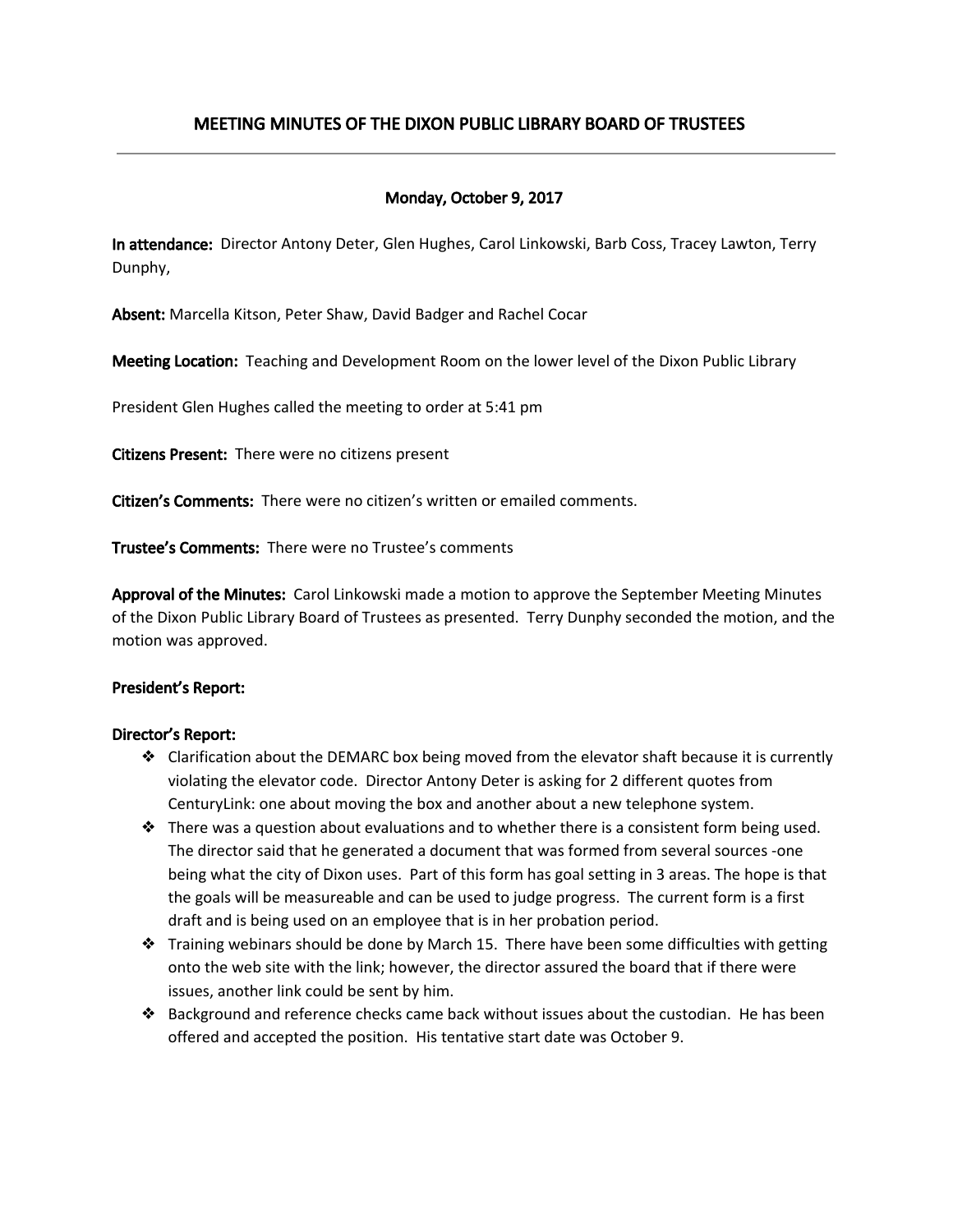#### Treasurer's Report:

- Checking account beginning balance of \$62,822.52. Total expenditures were \$506.66. Total deposits \$294.57 with \$1.60 in interest. Which leaves a \$62,678.03 ending balance. CD's have nothing due until May. A motion to approve the Treasurer's Report including trust funds, bills, expenditures, and account balances was made by Barb Coss. Carol Linkowski seconded the motion and the motion was carried.
- There was discussion about the amounts of money coming in from Kullerstrand book sales declining. Director Deter explained that sales have picked up recently, however, the slower sales could be due to the fact that the books that are left to sell are worth less in value or getting smaller in volume.
- Glen Hughes brought up a question about the balance of the trust. His calculations differ from the balance according to p. 6, Supplies and Services. According to the Supplies and Services page 6, the \$67.15 difference is not showing up on the Trust Fund page. After reviewing the numbers, it was realized that several bills were being totaled and subtracted as a group causing some confusion. All monies were accounted for and confusion cleared. A motion was made by Carol Linkowski to approve the Library Invoices and Expenditures. Insurance rates were lower because Director Deter is currently waiving insurance. The library had 2 large subscriptions come through which is why there was a jump in subscriptions. The motion was seconded by Terry Dunphy and was carried.

#### Discussions:

- $\triangleright$  No change in Capital Plan. The director will talk to Brown Construction about the project of the window well.
- $\triangleright$  In regards to circulation, ebook check out is decreasing and the the print book check out rate is increasing.
- $\triangleright$  The director explained a draft that he created called Return on Investment Trial Report. It gives each item a cost and factors that cost versus what we are spending. For the past year, according to current figures \$1,964,101.50 is the total for the library's return on investment. The director shared that some things cannot be given a number however this form could prove useful in the future.

### Committee Reports:

- ❖ Finance and Budget: Terry Dunphy & Glen Hughes
- ❖ Building and Grounds: Terry Dunphy & Rachel Cocar
- ❖ Personnel and Salary: Peter Shaw & Barb Coss
- ❖ By-Laws, Policies, and Procedures: Carol Linkowski & David Badger
- ❖ Technology and Technology Resources: Tracey Lawton & Marcella Kitson

#### Unfinished Business: none